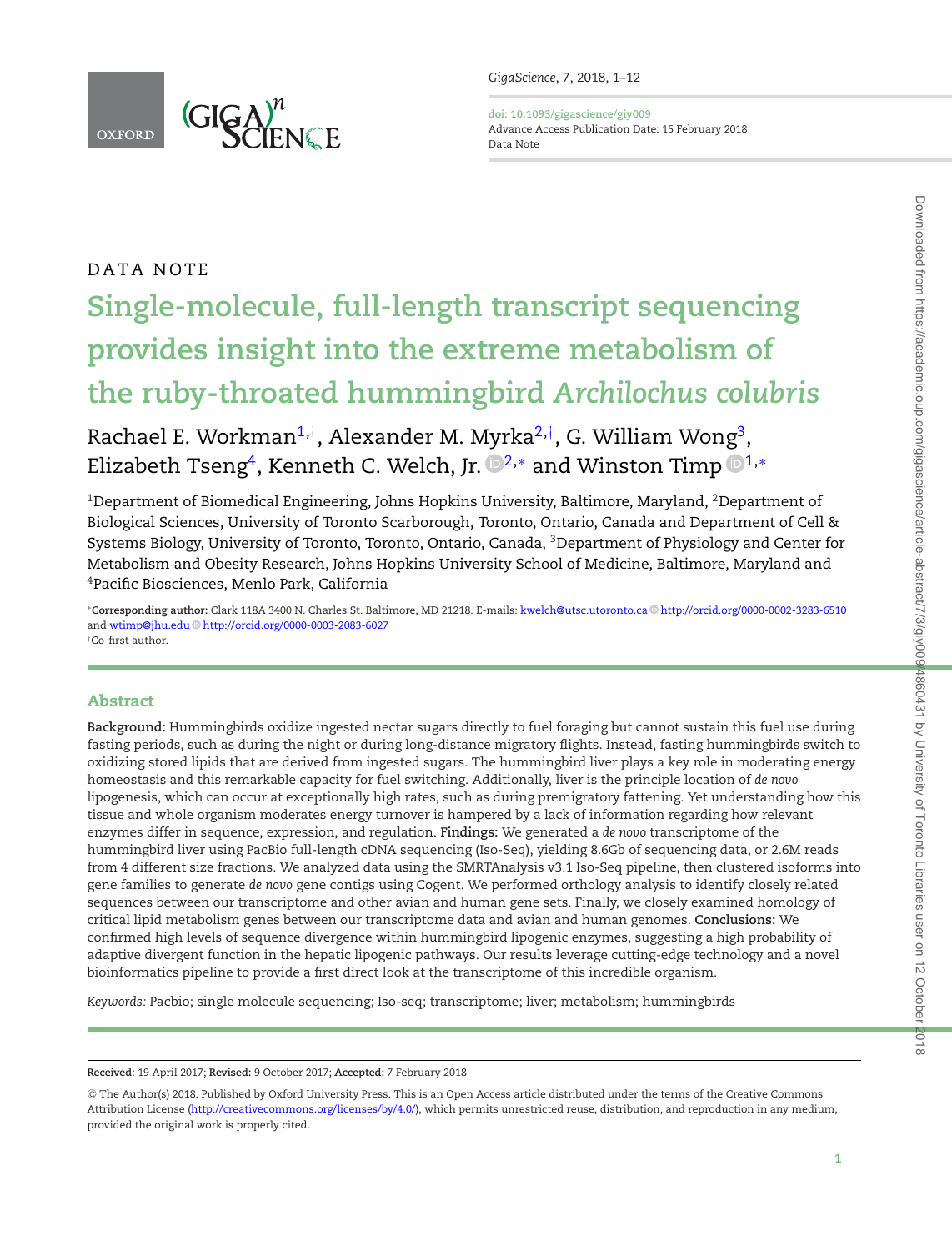# **Introduction**

Hummingbirds are the only avian group to engage in sustained hovering flight as a means for accessing floral nectar, their primary caloric energy source. While hovering, small hummingbirds, such as the ruby-throated hummingbird (*Archilochus colubris*), achieve some of the highest mass-specific metabolic rates observed among vertebrates [\[1,](#page-9-0)[2\]](#page-9-1). Given their specialized, sugar-rich diet, it is not surprising that hummingbirds are able to fuel this intense form of exercise exclusively by oxidizing carbohydrates [\[3](#page-9-2)[,4\]](#page-9-3). This energetic feat is also remarkable in that the source of sugar oxidized by flight muscles during hovering is the same sugar ingested in nectar meals only minutes prior [\[4](#page-9-3).5]. In addition, hummingbirds seem equally adept at relying on either glucose or fructose (the 2 monosaccharides comprising their nectar) [\[6\]](#page-9-5) as a metabolic fuel for flight [\[4\]](#page-9-3). In doing so, they achieve rates of sugar flux through their bodies that are up to 55  $\times$  greater than in nonflying mammals [\[7\]](#page-9-6).

Hummingbird flight is not always a solely carbohydratefueled endeavor. Lipids are a more energy-dense form of fuel storage, and fasted hummingbirds are as capable of fueling hovering flight via the oxidation of onboard lipid stores as they are dietary sugars [\[5\]](#page-9-4). Lipids are likely the sole or predominant fuel used during overnight periods [\[8\]](#page-9-7). Just as flux of sugar through the hummingbird is extremely rapid, the building of lipid stores from dietary sugar is also rapid when needed. For example, rubythroated hummingbirds can routinely increase their mass by 15% or more between midday and dusk on a given day [\[9\]](#page-9-8). The ruby-throated hummingbird (*A. colubris*) completes an arduous annual migratory journey from breeding grounds as far north as Quebec in Canada to wintering grounds in Central America [\[10\]](#page-9-9). Hummingbirds are constrained to fueling long distance migratory flights using onboard lipids. In preparing for such flights, some individuals rapidly build fat stores prior to departure or at migratory stopover points, increasing their mass by 25%–40% in as few as 4 days [\[9](#page-9-8)[,11](#page-9-10)[,12\]](#page-9-11).

The ability to switch so completely and quickly between fuel types means these animals possess exquisite control over rates of substrate metabolism and biosynthesis in the liver, the principal site of lipogenesis in birds [\[13\]](#page-9-12). While hummingbird liver does indeed exhibit remarkably high activities of lipogenic and other metabolic enzymes [\[14\]](#page-10-0), the mechanisms underlying high catalytic rates (high catalytic efficiency and/or high levels of enzyme expression) and control over flux (the role of hierarchical versus metabolic control) remain unclear.

Despite long-standing recognition of, and interest in, their extreme metabolism, the lack of knowledge about gene and protein sequences in hummingbirds has limited more detailed and mechanistic analyses. Amplification of hummingbird genetic sequences for sequencing and/or cloning is hampered by the lack of sequence information from closely related groups, making well-targeted primer design difficult. Only 2 genes have thus far been cloned from any hummingbird: an uncoupling protein (UCP) homolog and insulin [\[15,](#page-10-1)[16\]](#page-10-2). These 2 studies offer limited insight into what adaptations in hepatic molecular physiology underlie extreme energy turnover or its regulation. The UCP homolog was cloned from pectoralis (flight muscle), and its functional significance *in vivo* is unclear. The amino acid sequence of hummingbird insulin was found to be largely identical to that from chicken; however, birds are insulin insensitive and lack the insulin-regulated glucose transporter (GLUT) protein GLUT4, making the role of this hormone in the regulation of energy homeostasis in hummingbirds unknown [17–19].

Recently completed sequencing of the Anna's hummingbird (*Calypte anna*) genome provides a powerful new tool in the arsenal of biologists seeking to understand variation in metabolic physiology in hummingbirds and other groups [\[20\]](#page-10-3). Despite their extreme catabolic and anabolic capabilities, hummingbirds have the smallest genomes among birds [\[21\]](#page-10-4) and, in general, have among the smallest vertebrate genomes [\[22\]](#page-10-5). Thus, it seems likely that understanding of transcriptional variation, overlaid on top of genetic variation, is crucial to understanding what makes these organisms such elite metabolic performers.

To this end, we produced the liver transcriptome of the rubythroated hummingbird. Because many of the proteins involved in cellular metabolism are quite large, we collaborated with Pacific Biosciences to generate long-read sequences as these would enhance our ability to identify full coding sequences and multiple encoded isoforms. The primary advantage to the PacBio Iso-seq methodology is the capability for full-length transcript sequencing, rendering complete mRNA sequences without the need for assembly. This has been demonstrated in previous studies to dramatically increase detection of alternative splicing events [\[23\]](#page-10-6). Additionally, full-length sequences greatly enhance the likelihood of detecting novel or rare splice variants, which is crucial for fully characterizing the transcriptomes of lesser studied, nonmodel organisms such as the hummingbird.

# **Materials and Methods**

## **Sacrifice and sample preparation**

A wild adult male ruby-throated hummingbird (*A. colubris*) was captured at the University of Toronto Scarborough using modified box traps on 23 July 2013 at 8:15 AM. At the time of its capture, the bird was aged as an "after hatch year" bird, meaning it was at least 1 year old. Standard aging techniques make more precise aging of hummingbirds more than 1 year old difficult [\[24\]](#page-10-7). The bird was housed in the University of Toront[o](#page-2-0) Scarborough vivarium and fed NEKTON-Nectar-Plus (Nekton, Tarpon Springs, Florida) *ad libitum* and sacrificed after *ad libitum* feeding at 1:22 PM on 16 July 2014 (being 2+ years old). On arrival, it weighed 2.68 g and at the time of sacrifice it weighed 3.11 g. Tissues were sampled immediately after euthanization using RNAse-free tools. Liver tissue was dissected out and homogenized at 4◦C in 1 mL cold Tri Reagent using an RNase-free glass tissue homogenizer and RNase-free syringes of increasing needle gauge. We used 100 mg of tissue per 1 mL of Tri Reagent (Sigma-Aldrich, St. Louis, Missouri), and chloroform extraction was performed twice to ensure quality. RNA was precipitated with isopropanol, centrifuged at 12,000×g for 10 minutes, washed with ethanol  $2\times$ , vacuum dried at room temperature, and eluted in RNAse-free water [\[25\]](#page-10-8). DNAse I (Life Technologies) digestion and spin column cleanup were performed (Ambion Purelink RNA mini kit, Life Tech). RNA concentration and RNA Integrity Number (RIN) were determined with the RNA Bioanalyzer (Agilent). The sample used for Illumina sequencing was harvested using the same methods but from a different animal. The bird was captured as described above on 22 August 2011 at 10:50 AM. At the time of capture, the bird was aged as "hatch year" and it weighed 2.93 g. It was housed and sacrificed as described above on 25 January 2016 at 10:50 AM (being +4 years old). Sampled individuals were captured under the provisions of a Canadian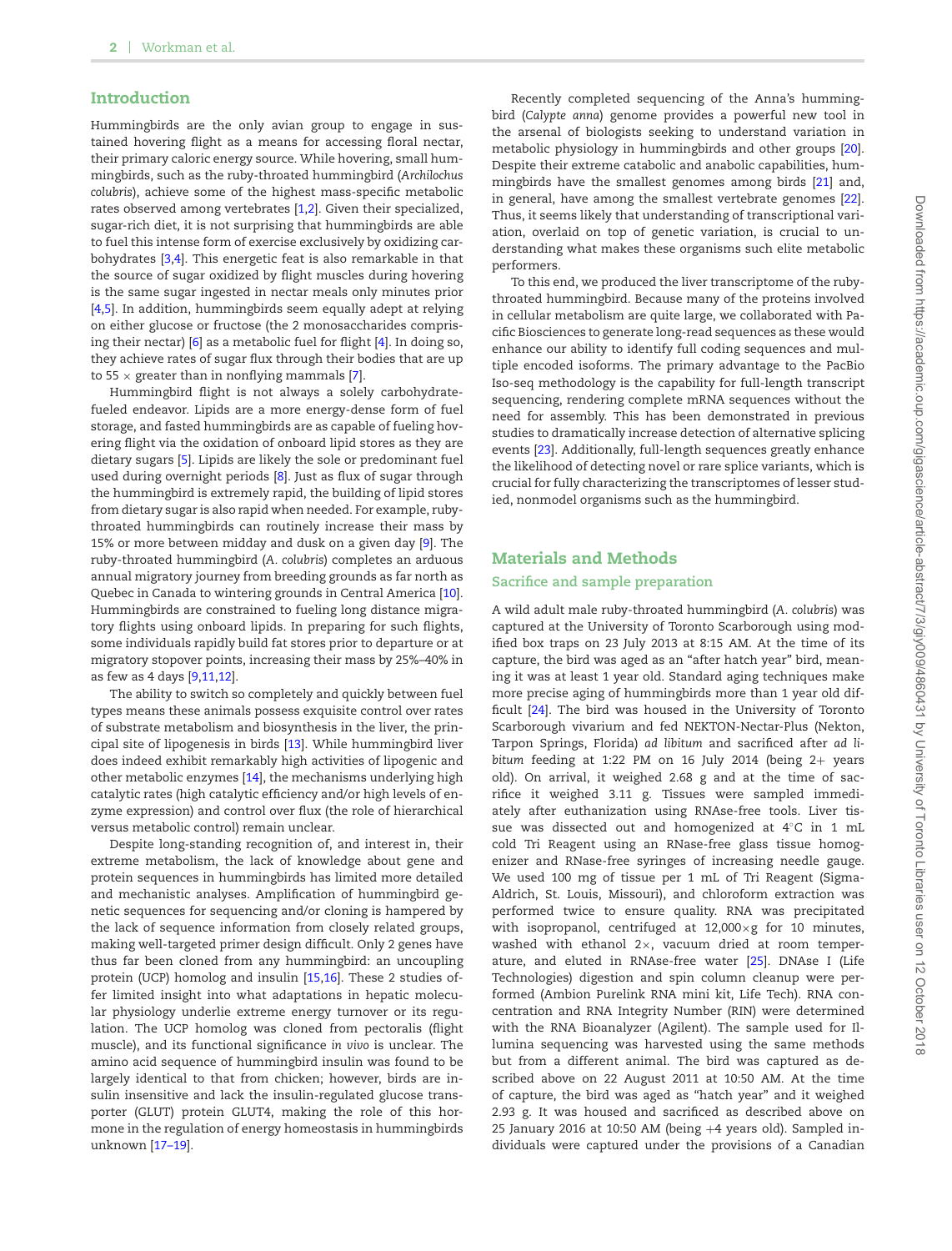<span id="page-2-0"></span>

**Figure 1:** Transcriptome dataset quality control reveals good throughput, read length, and transcriptome completion. Average read lengths and isoform counts for 4 sequenced size fractions given in (**A**) and read length distribution for all sequence data (ASD, all sequence data, high quality (HQ) and low quality (LQ) isoforms) on *x*-axis vs read counts on *y*-axis plotted in (**B**) with black line representing Mb data greater than read length. For example, at 2000 bp, 4000 Mb of sequence data was larger than 2000 bp. (**C**) Benchmarking universal single-copy ortholog transcriptome assessment results displayed for *Archilochus colubris* (ruby-throated hummingbird, ASD, HQ sequence data HQD), Cogent-collapsed data, *Calypte anna* (Anna's hummingbird), *Gallus gallus* Thomas (chicken single-tissue transcriptome [\[26\]](#page-10-9)) illustrate transcriptome completion relative to predicted single-copy ortholog datasets for both the Class Aves and Kingdom Metazoa. Abbreviations: BUSCO: benchmarking universal single-copy ortholog; HQ: high quality; LQ: low quality.

Wildlife Service permit (CA 0258), and all procedures were performed under the auspices of a University of Toronto Animal use protocol (20011649).

# **Sequencing library preparation**

Pacific Biosciences's Iso-Seq sequencing protocol was followed to generate sequencing libraries [\[26\]](#page-10-9). Briefly, Clontech SMARTER cDNA synthesis kit with Oligo-dT primers was used to generate first- and second-strand cDNA from polyA mRNA. After a round of polymerase chain reaction (PCR) amplification, the amplified cDNA was size selected into 4 size fractions (1–2kb, 2–3kb, 3–6kb, and 5–10kb) to prevent preferential small template sequencing, using the BluePippin (0.75% agarose external marker, Sage Sciences). Additional PCR cycles were used post size-selection to generate adequate starting material, then SMRTbell hairpin adapters were ligated onto size-selected templates. Each of the 4 size fractions was sequenced on 10 SMRT Cells, for a total of 40 SMRT Cells. Sequencing was performed by the JHU HiT Center using P6-C4 chemistry on the RSII sequencer. Illumina sequencing libraries were generated using Lexogen mRNA sense v2 Illumina library preparation kit and sequenced on a single rapid-run lane of Hiseq 4000 2  $\times$  100 bp paired end, yielding 153M reads.

# **Analysis Methods**

# **Data processing, isoform clustering sorting, and quality control of liver transcriptome**

We performed initial data processing using SMRTanalysis 3.1 Iso-Seq pipeline using a DNANexus interface. From 40 SMRTcells, we produced 440.75 Gb of raw data, which was classified into 3.4 Gb of non-chimeric circular consensus (CCS) reads. CCS reads comprised 1.23M full-length, 1.27M non–full-length reads; reads were considered full-length if both 5/ and 3/ cDNA primers as well as the polyA tail signal were detected. Of the 4 size-selected bins, our average CCS length was 1533, 2464, 3650, and 5444 bp, respectively (Fig. [1B](#page-2-0)). The Iso-Seq pipeline then performed isoform-level clustering followed by final polishing using Arrow [\[27\]](#page-10-10) to output high-quality (predicted accuracy ≥99%), full-length, isoform consensus sequences. The Iso-Seq pipeline produced 238Mb of high-quality consensus isoforms (HQD, 94,724 reads), and 2Gb (712,210 reads) of lowquality consensus isoforms (summary statistics Fig. [1A](#page-2-0)). BLAST searches were then performed to remove putative contaminants, and coding sequence and protein translation were performed, resulting in 93K HQ and 680K LQ protein sequences. A summary of the analyses performed is displayed in Fig. [2A](#page-3-0)-B, further details and settings can be found in Supplementary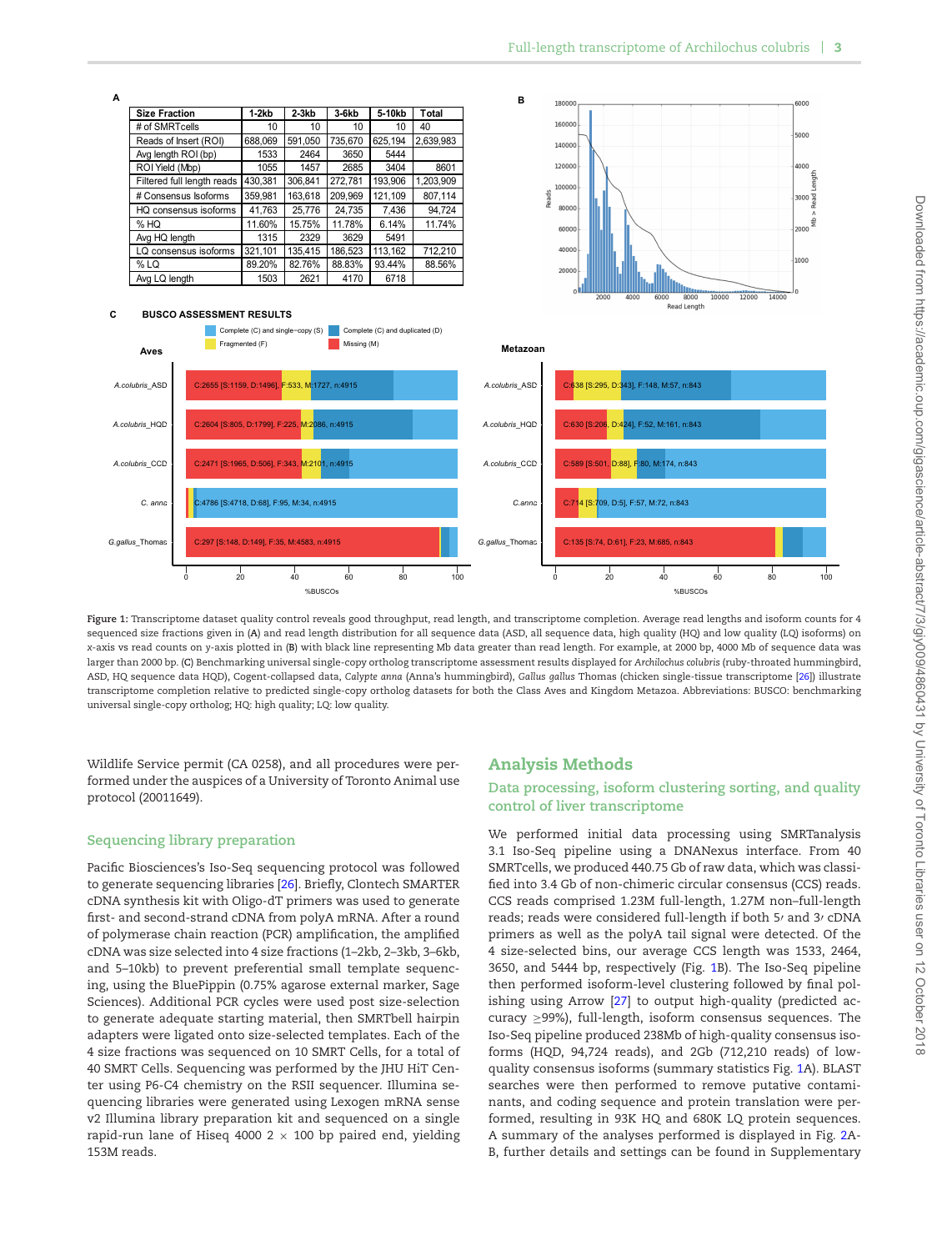<span id="page-3-0"></span>

**Figure 2:** Analysis pipeline details, as well as amount of data present at each step (in green text). (**A**) Raw sequence reads from a Pacbio RSII sequencer (bax.h5, bas.h5) were sorted into full- and non–full-length reads of insert using a classification algorithm that identified full-length reads with forward and reverse primers, as well as a poly-A tail. Iterative clustering for isoforms was performed on full-length reads, and non–full-length reads were recruited to perform ARROW polished on the consensus isoforms. Polishing sorted reads into high- and low-quality bins, and high-quality data (HQD), all sequence data, or both sets of data were carried on to further applications (**B**). Applications include open reading frame and protein sequence generation from HQD and low-quality data consensus isoforms, alignment to *Calypte anna* reference with GMAP of both HQD and Cogent-collapsed data, detection of orthologous sequences (orth groups) using OrthoMCL, and prediction of gene families (gene fam) using Cogent. Numbers of available reads at each analysis step are displayed in green in each bubble. Abbreviations: HQD: high-quality data; LQD: low-quality data; ORF: open reading frame.

Methods, and data can be found in our GigaScience and Zenodo Databases [\[28](#page-10-11)[,29\]](#page-10-12).

### **Assessing transcriptome completion**

To estimate the completeness of our liver transcriptome sequencing, we used both subsampling and gene diversity estimation, as well as benchmarking universal single-copy orthologs (BUSCO) (BUSCO, [RRID:SCR](https://scicrunch.org/resolver/RRID:SCR_015008) 015008) [\[30,](#page-10-13)[31\]](#page-10-14). BUSCO checks for essential single copy orthologs that should be present in a whole transcriptome dataset for any member of the given lineage. We used both Metazoan and Aves lineages (ortholog sets) to examine transcriptome completion (Fig. [2C](#page-3-0) and Supplementary Table S1). To ensure that completeness tracked across multiple data processing steps, we analyzed all sequence data (ASD), high-quality data (HQD), and Cogent collapsed data (CCD). As expected, *Gallus gallus* and *C. anna* genome predicted transcriptomes were nearly complete for both Aves and Metazoan BUSCO sets, and our *A. colubris* transcriptome only captured

around half of this diversity, likely due to our sample being a single-tissue, collection time point and individual.

Our subsampling approach to estimating transcriptome completeness involved pulling subsets of the circular consensus reads dataset and BLASTing against the predicted *C. anna* gene set. We found that the number of unique genes detected began to saturate when reaching a 90% subset of our data, suggesting that additional sequencing would not substantially contribute to transcriptome completion (Supplementary Fig. S1). Lower expressed genes may not be detected, but that vast majority of annotated liver expressed genes are likely represented in our data.

# **Agreement with established Anna's hummingbird genomes reveals general clade conservation**

We aligned transcripts to the *C. anna* (Anna's hummingbird) genome using GMAP (GMAP, [RRID:SCR](https://scicrunch.org/resolver/RRID:SCR_008992) 008992) [\[32\]](#page-10-15). In order to validate transcript coverage and alignment throughout the multiple processing steps, we aligned using not only high-quality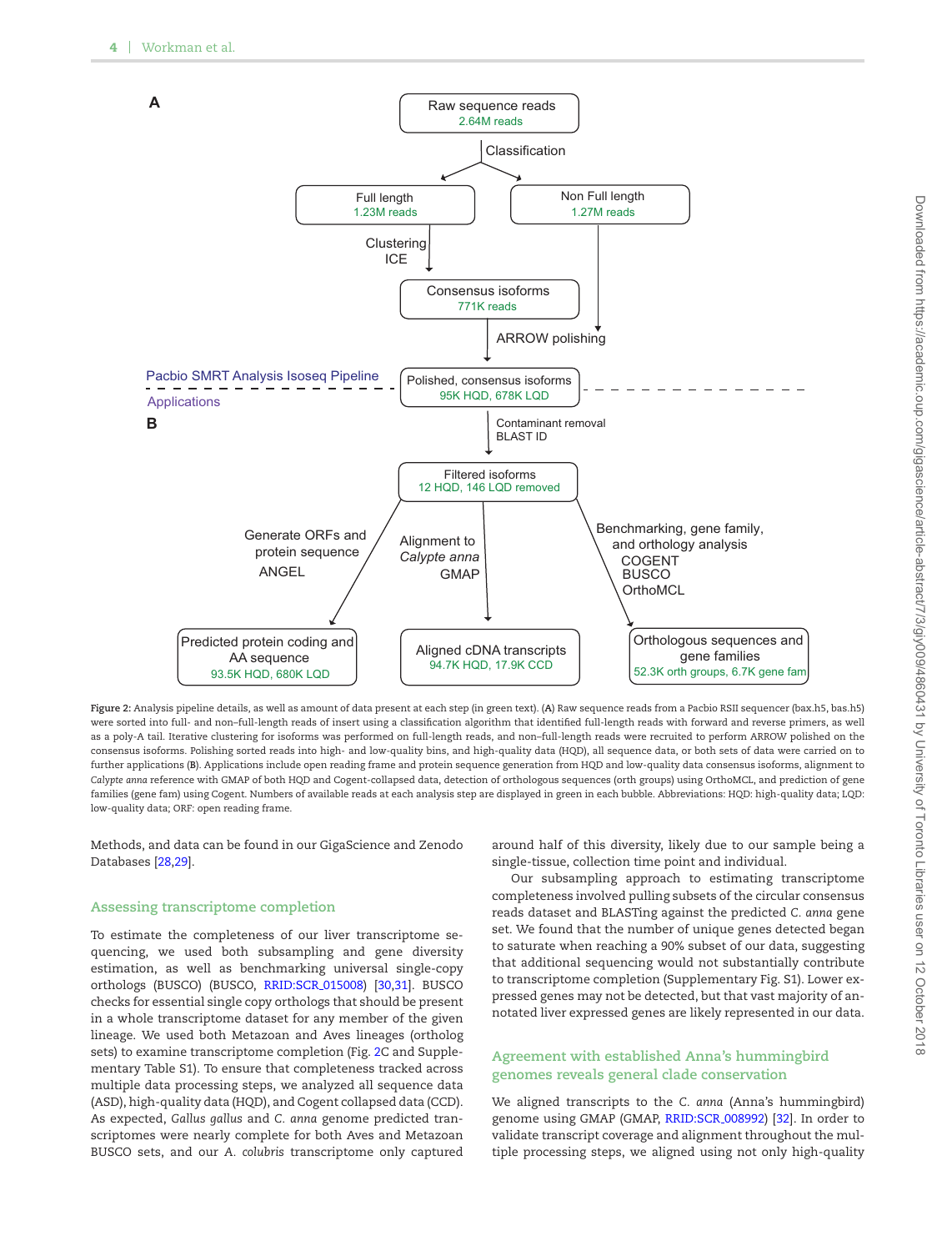isoforms (HQD) but also the full consensus isoform dataset (ASD) and gene families predicted by Cogent (CCD, methods in Supplementary Methods and below).

*Calypte anna* and *A. colubris* are close relatives within the North American Bee (Mellisugini) clade of hummingbirds [\[33\]](#page-10-16); *A. colubris* is a member of the Caribbean Sheartails subclade and *C. anna* is of the Calypte subclade, which diverged from the ancestral Mellisugini around early to mid Pliocene [\[34\]](#page-10-17). Given this fairly recent divergence, we expected alignment to perform well. We found an average alignment identity of 94.8%, with 87% transcripts uniquely mapping to the reference. Of the uniquely mapped, 73% covered >90% of the query sequence (alignment length and statistics, Supplementary Figs. S2A, S2B), demonstrating high fidelity of aligned reads to reference. When ASD reads were parsed by number of reads of insert supporting each consensus cluster, it was found that, generally, alignment identity was high regardless of number of supporting reads. A clear increase in mean alignment identity was found when 2 or more supporting reads were collapsed (Supplementary Fig. S3).

When GMAP was performed using only high-quality isoforms (filtered for 2+ full-length supporting reads), alignment percentage was 95.7%, with 93.4% of transcripts mapping uniquely to the reference. The average mapped read length was 2411bp (HQD, 2617 bp ASD), while the average predicted coding sequence (CDS) length for *C. anna* was 1386 bp. This being said, reads mapped with GMAP contain Untranslated Regions (UTRs). When we predict just the CDS sequences for *A. colubris* using AN-GEL [\[35\]](#page-10-18), the mean length was 981 bp. When we BLASTed the unaligned reads to the whole National Center for Biotechnology Information (NCBI) database, they largely mapped back to *C. anna* (53%). This result suggests that our mapping parameters were too stringent to map these reads, error rate prevented alignment, unaligned regions are divergent enough between both hummingbirds to preclude alignment, or a combination of the above.

# **Putative gene family prediction and reduction of transcript redundancy reduces data load while maintaining transcript diversity**

To assign transcripts to putative gene families, as well as cluster and eliminate redundant transcripts to produce a unique set of gene isoforms, we utilized the newly developed Cogent [\[36\]](#page-10-19) pipeline. Cogent is specifically designed for transcriptome assembly in the absence of a reference genome, allowing for isoforms of the same gene to be distinctly identified from different gene families, which are defined as having more than 2 (possibly redundant) transcript copies. Of the 94,724 HQ consensus isoforms, 91,733 were grouped into 6725 multitranscript gene families (Fig. [3A](#page-5-0)). The remaining 299[1](#page-6-0) sequences were classified as putative single-isoform genes, or "orphans." Reconstructed contigs were then applied in place of a reference (or *de novo* clustering) to reduce redundant transcripts in the original HQD dataset. With this approach, we were able to reduce our HQ dataset to 14,628 distinct transcript isoforms and 2990 orphan isoforms, for a total of 17,618 isoform sequences (18% of the original). Due to the use of HQD only transcripts (2 full-length reads and estimated accuracy >99%) and constraints of transcript collapse, a number of additional isoforms were likely lost in filtering and collapse, reducing transcript diversity. However, without sufficient supporting data, the trade-off between gene diversity and reliability led us to choose reliability. Future studies should examine whether transcript "rescue" from low-quality datasets

is possible with Illumina validation or additional consensus generation strategies.

Cogent collapsed data is further summarized and most abundant transcripts are detailed in Supplementary Table S2. An average of 1.53 isoforms was found per gene family (Fig. [3B](#page-5-0)), with 2624, or 27.4%, of the gene families having more than 1 isoform, including "orphans." While other studies have found more isoforms per locus, e.g., 6.56 in *Zea mays* [\[37\]](#page-10-20), that study multiplexed 6 plant tissues, whereas a lower complexity is to be expected with single tissue analysis. This dataset (CCD) was also mapped onto the *C. anna* genome assembly [\[38\]](#page-10-21) to demonstrate the effectiveness of this method in reducing transcript redundancy and classifying isoforms (Fig. [3C](#page-5-0)). Cogent gene families were polished using Illumina short read RNAseq data and the error correction algorithm Pilon [\[39\]](#page-10-22) (Supplementary Methods) to obtain higher accuracy reads.

# **Orthologous gene pair predictions and gene ontology annotation show putative unique hummingbird orthologs**

To examine protein sequence similarity and divergence between *A. colubris* and other avian species, we used OrthoMCL (OrthoMCL DB: Ortholog Groups of Protein Sequences, [RRID:SCR](https://scicrunch.org/resolver/RRID:SCR_007839) 007839), which generates reciprocal best hits from comparison species using BLAST all-vs-all, then clustering to group orthologous sequences for each pair of organisms [\[40\]](#page-10-23). OrthoMCL protein sequences were predicted using ANGEL [\[35\]](#page-10-18), and 119,292 high-quality sequences were put into this analysis. We compared our ruby-throated hummingbird, *A. colubris*, to 5 other birds: *C. anna* (Anna's hummingbird), fellow member of the bee clade of hummingbirds; *Chaetura pelagica* (chimney swift), the closest available outgroup species to the hummingbird clade; and other bird species for which relatively well-annotated genomes and/or transcriptomes are available, *G. gallus* (chicken), *Taeniopygia guttata* (zebra finch), and *Melopsittacus undulatus* (budgerigar), as well as *Homo sapiens* (human) and *Alligator mississippiensis* (American alligator). Algorithm parameters and data accession numbers are presented in Supplementary Methods.

A matrix of ortholog pairings, with duplicate ortholog hits removed, shows the number of orthologous sequences for each species pair (Supplementary Table S3). Orthologs shared between ruby-throated hummingbird and a subset of the other species analyzed are illustrated in Fig. [4A](#page-6-0). Unsurprisingly, the largest amount of orthologs that pair closely to only 1 species, i.e., 1:1 orthologs, were found between Anna's and Rubythroated hummingbird. Surprisingly, the second-largest set was between chicken and ruby-throated hummingbird, as opposed to its closest outgroup species, *C. pelagica*. This is likely due to the completeness of chicken transcriptome annotation, as chicken is the most well-studied avian species. Of the 596 unpaired *A. colubris* protein sequences, 190 paired most closely with *C. anna* when compared using BlastP and the majority of matches output (559/594) were less than 50 AA, only a fraction of the average sequence length.

In order to more closely examine the identity of orthologs in related hummingbird species, gene ontology (GO) annotation was performed on the set of orthologs that was shared between *C. anna* and *A. colubris* but not by the other birds included in the OrthoMCL analysis. This set of 2376 protein sequences was examined using BlastP and GO analysis performed by Panther [\[41](#page-10-24)[,42\]](#page-10-25). Additional datasets used for GO comparison included 1:1 orthologs for *G. gallus* and *A. colubris* (518) and for *A. colubris*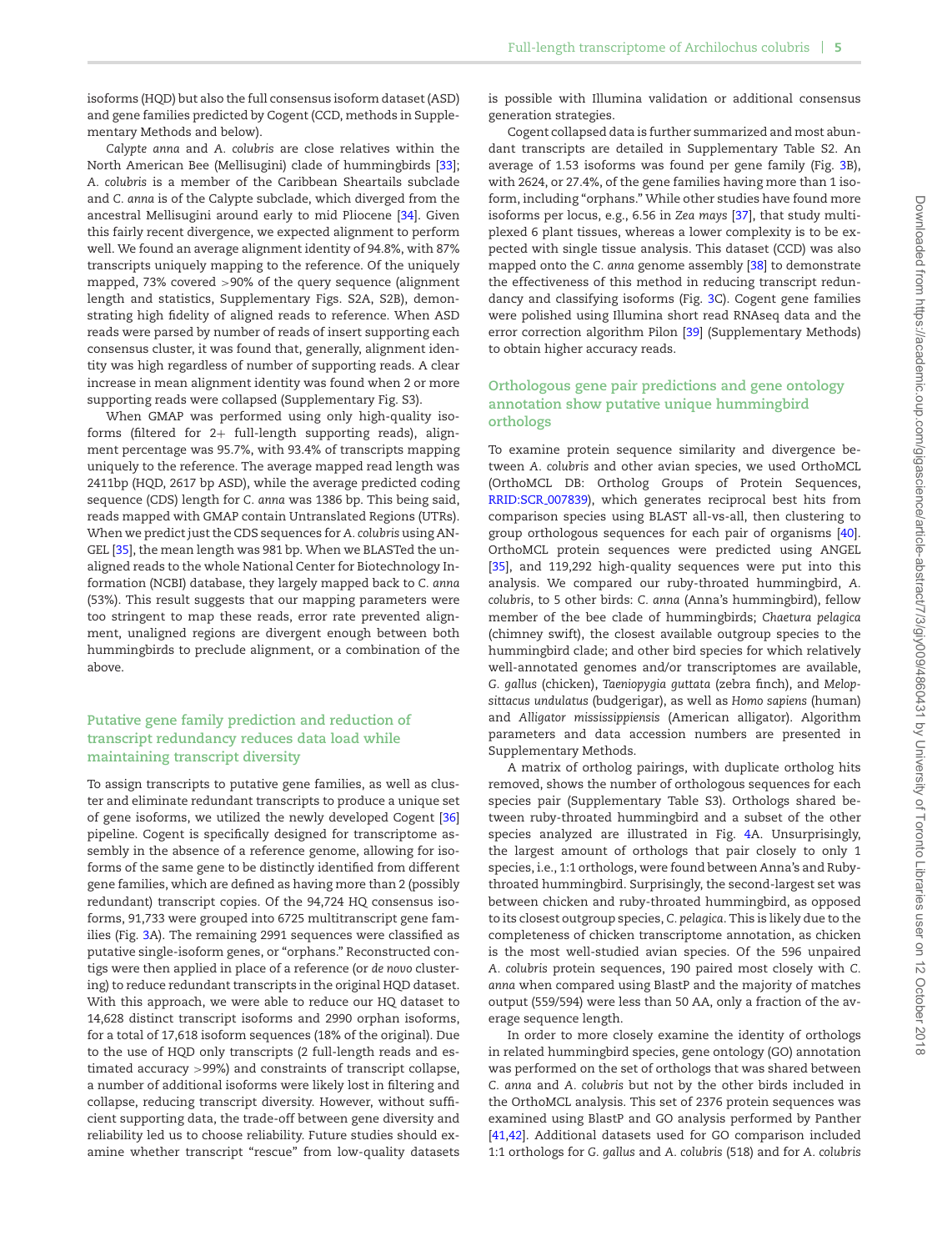<span id="page-5-0"></span>

**Figure 3:** Reducing transcript redundancy and predicting gene families using Cogent software. (**A**) Gene families predicted and classified by relationship to *Calypte anna* genome assembly shown, along with statistics for alignment using GMAP software that show excellent alignment to closely related hummingbird reference species *C. anna*. Cogent comparison cases highlight the relationships between predicted gene families and *C. anna* reference (column captioned "In ref") and demonstrate the additional information given to an assembly by transcriptome information. Number of isoforms predicted per gene family (unigene) given in (**B**) shows relatively low isoform diversity in this tissue. (**C**) Alignment of the MATR3 gene demonstrates the redundancy-reducing capabilities of the Cogent software, which was reduced from 11 semiredundant reads to 3 unique isoforms using this pipeline.

and *C. pelagica* (430), as well as whole transcriptome data from *C. pelagica* and the CCD from our transcriptome (Supplementary Table S4, Fig. [4B](#page-6-0)).

As the initial impetus for our investigation centered on the exceptional metabolism and energetics of hummingbirds, we focused our investigation on orthologs tagged as part of the "metabolic process (GO:0008152)" grouping. Of the 1444 orthologs identified in *A. colubris* as part of this process grouping, 236 (16.3%) were unique to hummingbirds. Within this top-level grouping, the largest number of genes group under "primary metabolic processes (GO:0044238)." Of the 1240 orthologs identified within this grouping, 204 (16.3%) are identified as uniquely shared by our hummingbird species. Six GO biological processes are defined under the "primary metabolic processes." Of these processes, the process with the highest proportion of identified *A. colubris* orthologs hitting as unique to the 2 hummingbird species is "lipid metabolic processes" (GO:0006629; 33 of 114 orthologs, 28.9%), which is significantly enriched relative to the comparative orthology databases of both chicken and human (statistical overrepresentation test, Panther, [\[41\]](#page-10-24), *P* values given in Supplementary Table S4). Because we considered it likely that an enrichment in lipid metabolic genes could be a result of our dataset being from liver tissue, we compared enrichment with that of the entire Cogent predicted gene set from the ruby-throated hummingbird transcriptome and found no significant enrichment using the same tests (Supplementary Table S4). Because 1:1 hummingbird orthologs are relatively more abundant in lipid metabolic genes than the sequences that were found to be highly homologous to 1 or more of the other species compared using OrthoMCL, we predict that lipid metabolic genes are more divergent from the other examined species than other classes of enzymes. Though this alone is not direct evidence of greater selection on proteins within that pathway, it is suggestive. If neutral sequence divergence is assumed to be randomly accrued throughout a species' genome, then greater divergence in enzymes making up "lipid metabolic processes" suggests that closer examination of these proteins for evidence of functional, or even adaptive, divergence is warranted. A phylogenetically informed analysis of ortholog divergence among taxa is necessary to establish a selection signature, which will become possible in the future with the advance of the B10K project [\[43\]](#page-10-26) and larger numbers of avian species in GO databases.

Given the apparent sequence divergence among enzymes involved in "lipid metabolic processes" hinted at by orthology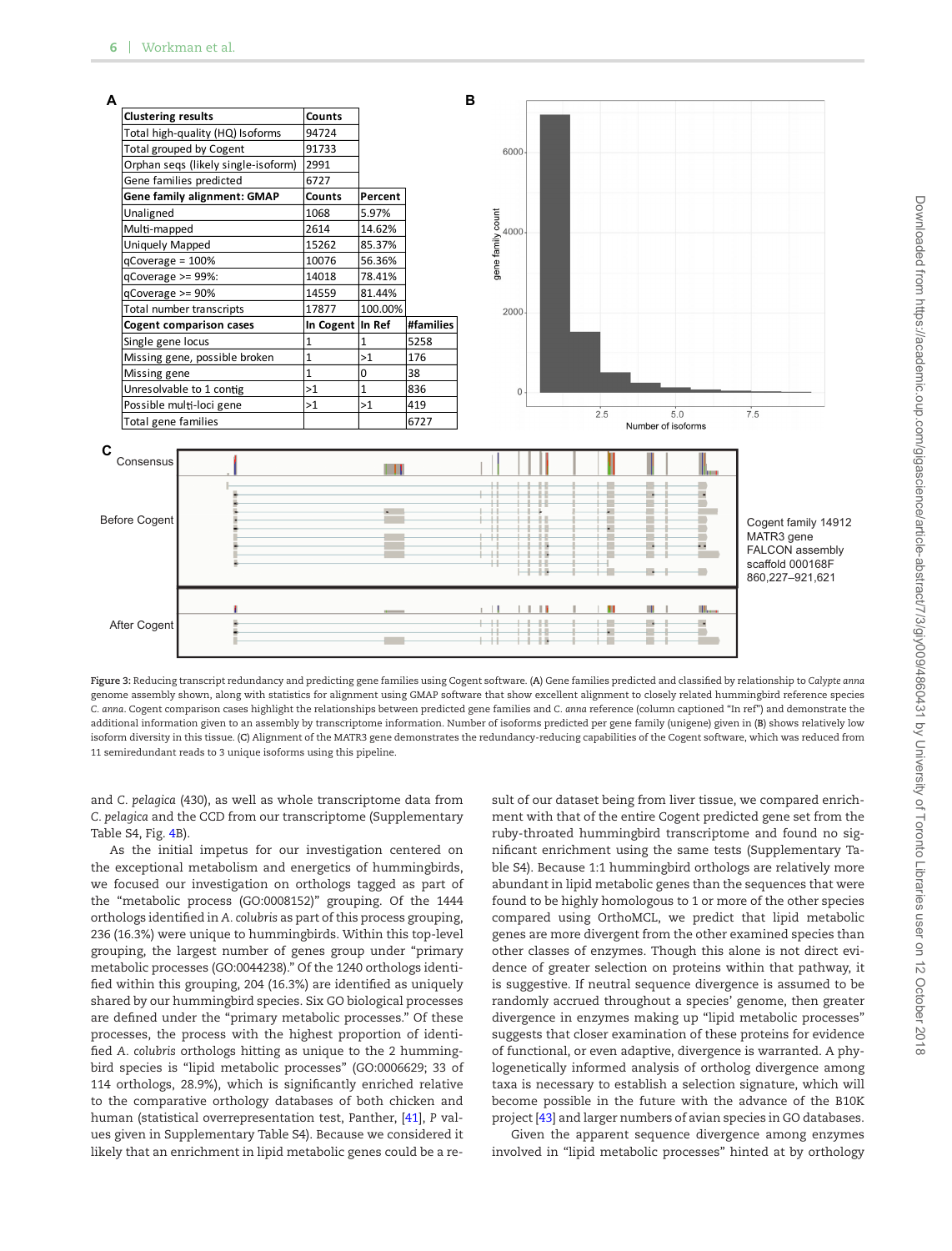

#### <span id="page-6-0"></span>**A OrthoMCL predicted orthologs to** *A. colubris* **B Panther overrepresentation test:Metabolic process proteins abundance**



**Figure 4:** Orthology analysis. The proteomes of 5 birds (Anna's hummingbird: *Calypte anna*, zebra finch: *Tinamus guttatus*, chicken: *Gallus gallus*, swift: *Chaetura pelagica*, and budgeridger: *Melopsitticus undulatus*), 1 mammal (*Homo sapiens*), and 1 reptile (*Alligator mississippiensis*) were compared against *Archilochus colubris* using OrthoMCL to detect homologous sequences. A Venn diagram illustrating sequences with best reciprocal blast hits between the given species and *A. colubris* is shown in (**A**). Bar chart illustrates observed/expected ratios of metabolism enzymes (gene ontology group: metabolic process 0008152) for comparison groups (statistical overrepresentation test) for selected OrthoMCL groups using Panther. Datasets input either include the entire proteome of target species (swift all, anna's all) or distinct set of homologs shared 2 groups (Ex. *A. colubris* + *C. anna* are homologs shared between these 2 species but not any of the other comparison groups). Asterisks denote significant overrepresentation of metabolic process proteins relative to expected baseline (*P* < 0.05) (**B**).

and ontology analyses, we elected to more closely examine enzymes that comprise the lipogenic pathway. In liver, fatty acids can be synthesized via the *de novo* lipogenesis pathway using acetyl CoA as substrate. These newly synthesized fatty acids can then be esterified onto the glycerophosphate backbone to generate triglycerides via the glycerol-3-phosphate pathway of lipid synthesis. We predicted that key enzymes involved in these 2 pathways (Fig. [5A](#page-7-0)) would be divergent in hummingbirds given their extraordinary metabolic demands. Eight enzymes involved in this pathway were examined for *A. colubris*, *C. anna*, *Gallus Gallus*, *C. pelagica, A. mississippiensis*, and *H. sapiens (*accession numbers and details given in Supplementary Table S5). Pairwise protein alignment scores are given in Supplementary Table S6 as well as illustrated in a heat map shown in Fig. [5B](#page-7-0), and alignments in Supplementary Data 1. Interestingly, enzymes involved in *de novo* fatty acid synthesis share a higher degree of identity between examined organisms, whereas enzymes involved in triglyceride synthesis tend to be slightly less conserved (Fig. [5A](#page-7-0)). Figure [5B](#page-7-0) also shows normalized abundances of the enzymes of interest in our liver transcriptome dataset, revealing a high expression level of the rate-setting enzyme involved in *de novo* lipogenesis (*ACACA*; acetyl CoA carboxylase). In contrast to the cytosolic *ACACA* enzyme that uses acetyl-CoA as substrates for fatty acid synthesis, *MCAT* encodes a mitochondrial enzyme that uses malonyl-CoA as substrates for fatty acid synthesis. Much less is known about the MCAT-dependent pathway of fatty acid synthesis in mitochondria. Interestingly, MCAT has the lowest relative abundance in ruby-throated hummingbird liver. The relative hepatic expression levels of triglyceride synthesis genes (e.g., *LPIN1* and *DGAT2*) are also much lower compared to genes involved in *de novo* lipogenesis (*ACACA* and *FASN*). It is important to note that most metabolic enzymes are tightly regulated. The relative levels of hepatic lipogenesis enzymes may vary greatly depending on the time of day and the physiological states (fast vs fed) of the animals.

In order to further investigate the degree of conservation between key hepatic lipogenesis enzymes in hummingbirds and comparative organisms, we performed conservation analysis and determined the ratio of nonsynonymous to synonymous codon changes (dN/dS) as a metric of positive selection, using pairwise alignments followed by the CodeML module in PAML4 [\[44\]](#page-10-27). These ratios are given in Supplementary Table S6 and plotted in a heat map in Fig. [5B](#page-7-0). A dN/dS score >1 denotes genomic regions putatively undergoing positive selection. We found, in general, good conservation of these enzymes among species, with the exception of the 3' and 5' ends of alignments. These often had an extended or retracted coding sequence in the case of hummingbirds and *C. pelagica*, which could be related to posttranslational modification or selection on pathway regulation [\[45\]](#page-10-28). Surprisingly, terminal sequence length was variable even between *C. anna* and *A. colubris*, which both belong to the closely related Bee hummingbird taxon [\[33\]](#page-10-16). Variation in 5' and 3' length may also be an effect of the different methodologies used to produce these sequences, RNA sequencing for *A. colubris*, *G. gallus*, and *H. sapiens*, and open reading frame (ORF) prediction from genomic data for the other organisms examined. For example, we note in our analysis that *MCAT* appears more conserved between *A. colubris* and *H. sapiens* than between *A. colubris* and *C. anna*, which could be due not to *A. colubris* actually being more similar to *H. sapiens* but rather to ORF prediction oversights.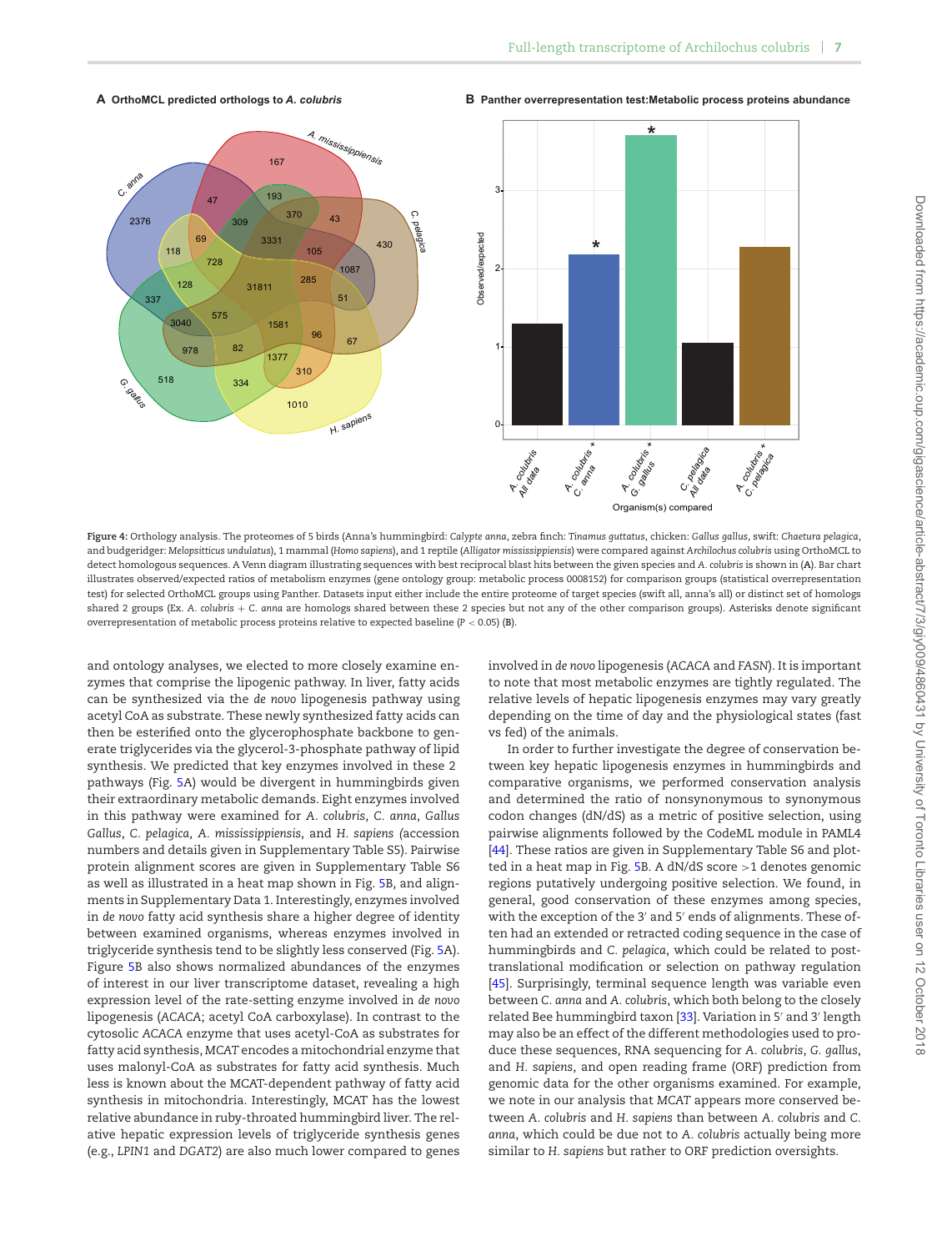<span id="page-7-0"></span>**A**



#### **B Protein alignment**

**Abundance Conservation analysis** 



**Figure 5:** Pathway analysis of key enzymes in hepatic lipogenesis. (**A**) An overview of the relationship between the investigated genes and their roles in triacylglycerol, phospholipid, and fatty acid synthesis. (**B**) Heat maps illustrating percent amino acid identity of these proteins relative to *Archilochus colubris* predicted sequences, abundances (log2 [reads per 10000] transformed) of their transcripts, and dN/dS (ratio of synonymous to nonsynonymous gene mutations). Taken together, these illustrate the complex relationships between target proteins and identity, conservation, and abundance.

The averaged dN/dS values, while useful for comparison, can be misleading when considered over the entire gene, as 3' and 5' variation can overshadow conserve[d](#page-7-0) motifs, and pairwise comparisons (Supplementary Data 1 and 2) are limited in scope. This type of analysis is ideal for very divergent sequences but less informative for pairs of sequences that are highly similar [\[46\]](#page-10-29). Despite this, conservation analysis is still valuable and provides insights that connect nucleotide to amino acid information that alignments alone can miss. For example, lysophosphatidic acid acyltransferase (*ABHD5*), which functions primarily in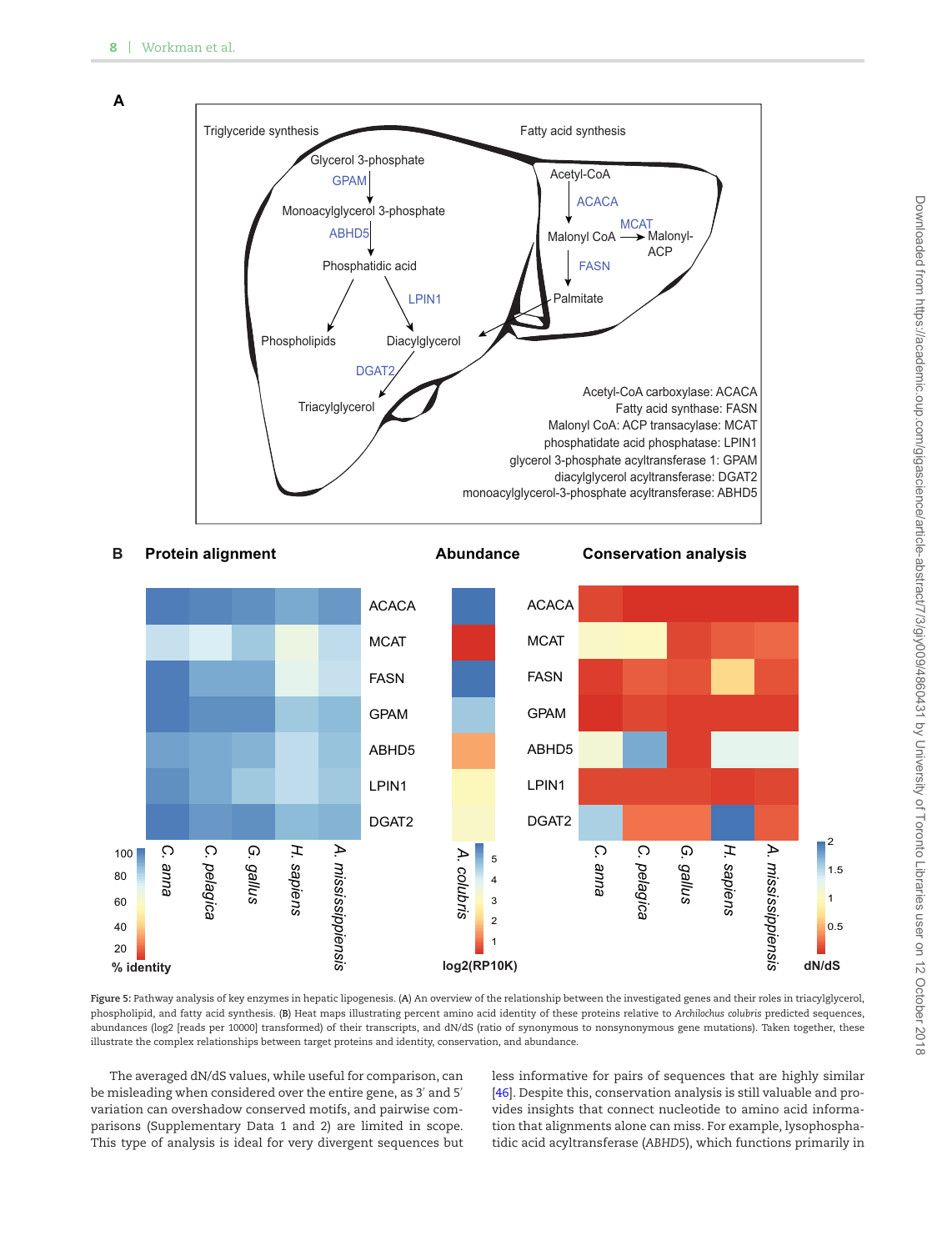phosphatidic acid biosynthesis, has reasonable protein alignment scores to all comparative organisms but also shows positive selection acting upon this gene relative to *C. anna*, swift, human, and alligator, but not chicken (Fig. [5B](#page-7-0)). This led us to more closely examine the coding sequence alignment, where we found that the bulk of differences in coding sequence were attributable to exon 1, with alignment largely becoming synchronous (with the exception of *H. sapiens*, which is widely divergent) by exon 2 and continuing through to the end of the transcript. Although the primary AB hydrolase-1 domain is very well conserved between species, these differences in exon 1 could be functionally significant, and honing down to regions of differentiation between comparative species gives us interesting starting points for future investigations, including the cloning and enzyme kinetics studies of *ABHD5*. Additionally, pairwise comparisons provide interesting observations, such as coding strand elongation in the 5' region in A. colubris GPAM (Supplementary Data 2). This information can be leveraged for future studies examining enzyme structure, function, and evolution.

# **Transcriptome resource mining could provide functional genomic insights**

Access to the transcriptome informs the investigation of biological processes and enables the formation of new hypotheses. This is exemplified by the serendipitous observation that hummingbird glucose transporter 2 (*GLUT2*) lacks a N-glycosylation site due to an asparagine to aspartic acid amino acid substitution. This missing glycosylation site was also seen in the available Anna's hummingbird genome. All class 1 glucose transporters studied in model vertebrates contain 1 N-glycosylation site located on the large extracellular loop of the protein [\[47\]](#page-10-30). In GLUT2 the associated glycan interacts with the glycan-galectin lattice of the cell, stabilizing cell surface expression [\[48\]](#page-10-31). Removal of the N-glycan of GLUT2 in rat pancreatic  $\beta$  cells results in the sequestering of cell-surface GLUT2 in lipid rafts, and this sequestered GLUT2 exhibits a reduction in glucose transport activity by approximately 25% [\[48\]](#page-10-31). This reduction in transport is thought to occur through interaction of the *GLUT* with lipid raftbound stomatin [\[48](#page-10-31)[,49\]](#page-10-32). In mammals, GLUT2 serves a glucosesensing role in the pancreatic  $\beta$  cells and is required for the regulation of blood glucose through insulin and glucagon [\[50\]](#page-10-33). The lack of N-glycosylation of GLUT2 may contribute to the observed high blood glucose concentration in hummingbirds [\[51\]](#page-10-34).

Another serendipitous observation was the highly abundant chitinase-like transcript noted from Illumina sequencing results. While humans express chitinase in the gut, but not the liver, chickens express the enzyme in both gut and liver, and other mammals (cows) express the enzyme only in the liver [\[52\]](#page-11-0). Suzuki et al. hypothesize that the ancestral state is expression of chitinase in both tissues. While the gut chitinase is used for digestion, expression in liver is believed to contribute to serum chitinase levels and to act as a defense against chitincontaining pathogens [\[52\]](#page-11-0). The chitinase-like isoform in our dataset is highly homologous to the chicken liver chitinase-like transcript.

# **Reuse potential**

In conclusion, our results have leveraged cutting-edge technology to provide a compelling first direct look at the transcriptome of this incredible organism. By using PacBio sequencing, we have been able to generate full-length cDNA transcripts from the hummingbird liver. Transcriptome data generated using the Iso-seq methodology, when coupled to recently developed sophisticated gene synthesis techniques [\[53\]](#page-11-1), will allow simple generation of relevant isoforms for biochemical experiments. Some of the key metabolic enzymes identified from our work as being unique to either *A. colubris* or at most common to *C. anna* and *A. colubris* can now be quickly cloned and expressed. Follow-up studies will allow for biochemical studies of proteins generated directly from our transcriptome data, measuring their enzymatic properties, e.g.,  $k_{cat}$  or  $V_{max}$ , as compared to other avian or mammalian analogues [\[14](#page-10-0)[,54,](#page-11-2)[55\]](#page-11-3). Expressed proteins may also be used for structural biology studies, applying either X-ray crystallography or cryoEM to generate structural maps of the proteins, then examine how the structure compares to other analogues.

# **Availability of supporting data**

Supporting datasets can be found on GigaDB [\[28\]](#page-10-11). Filtered fastq files of clustered CCS reads are deposited under SRA accession number SRP099041. Predicted Cogent gene families, coding sequence and annotations, and peptide and untranslated region data are available via the Zenodo data repository [\[29\]](#page-10-12).

# **Availability of source code and requirements**

**Project name**: Ruby isoseq

**Project home page**: [https://github.com/reworkman/](https://github.com/reworkman/hummingbird) [hummingbird](https://github.com/reworkman/hummingbird)

**Operating system:** Unix

**Programming language:** Bash, Python, R

Other requirements: BUSCO, GMAP, Blast+, ANGEL, CLUSTAL, Cogent, and their dependencies **License:** MIT

# **Additional file**

Supplemental Figure S1. Full-length nonchimeric circular consensus (CCS) read dataset, comprising 1,219,580 reads, was randomly subsampled by percentage, and the resultant sequences were blasted against the *C. anna* gene set (16,000 genes). The number of unique gene hits was plotted against percent subsampled and demonstrates that transcript diversity neared saturation with our depth of sequencing.

Supplemental Figure S2. Aligned lengths of all sequence data (ASD) dataset by count demonstrates clear benefit of size selection and the efficacy of alignment at longer read lengths. Alignment statistics for high-quality Arrow-polished data (HQD), Cogent-collapsed data (CCD), and ASD given in B.

Supplemental Figure S3. Alignment percentage increases when number of reads supporting a consensus cluster increases. Alignment mean, median, and cluster count given by number of supporting reads in table.

Supplementary Figure S4. Errors corrected per round of pilon correction plotted on a semilog scale. Using the Illumina RNAseq data to correct the Cogent gene families dataset. The number of errors corrected per round of pilon drops dramatically on subsequent rounds of pilon.

Supplemental Table S1. Benchmarking universal single-copy ortholog (BUSCO) results. For Metazoan and Aves lineages, gene sets from *Gallus gallus* (single tissue Pacbio Iso-seq), *Calypte anna* whole genome predicted coding sequence, and *Archilochis colubris* high-quality data, all sequence data, and Cogent collapsed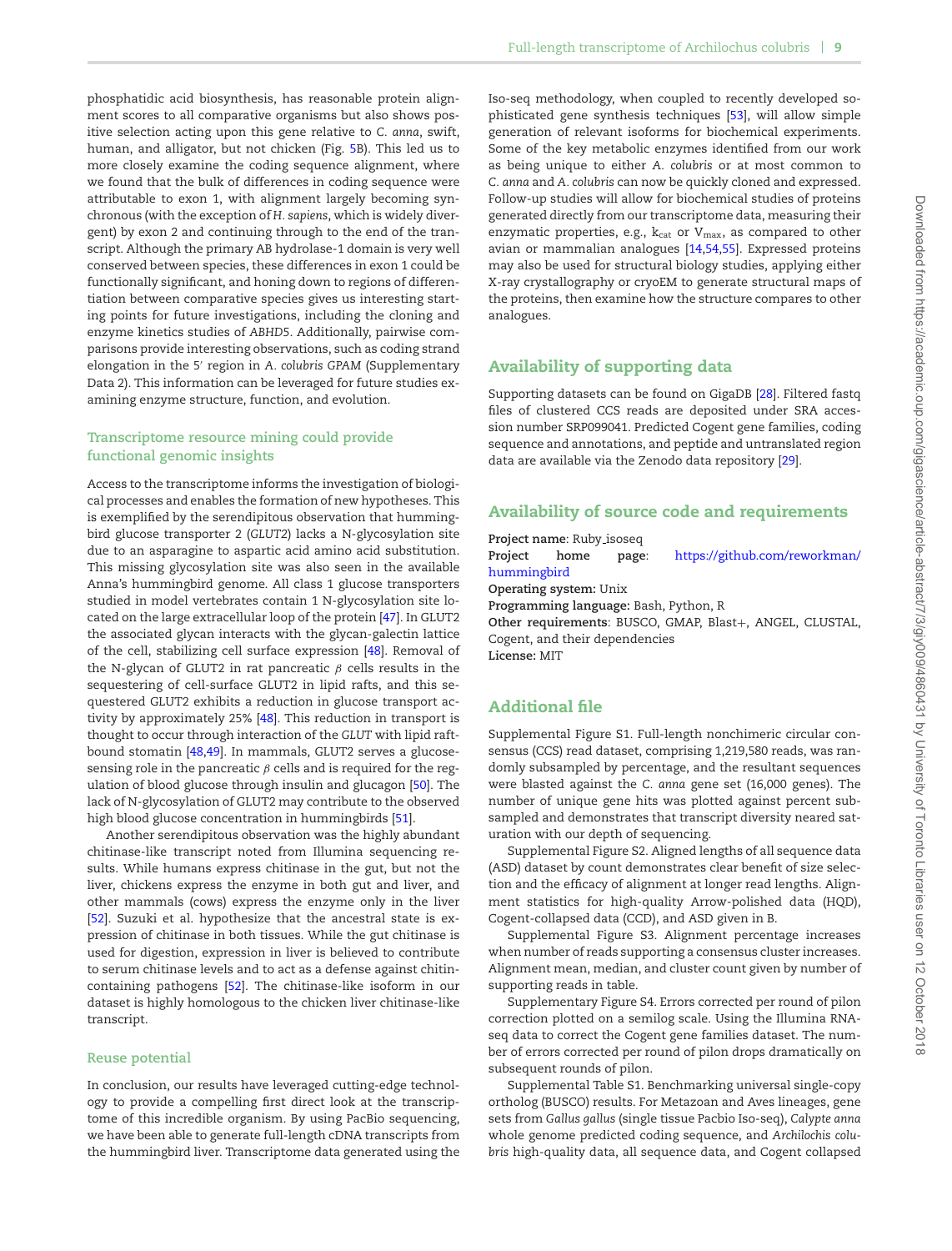data, number of complete, fragmented and missing BUSCOs are given, as well as percentages of total BUSCO groups searched.

Supplemental Table S2. Cogent results. Gene family prediction statistics given in (A), and comparison to *Calypte anna* genome in (C), with number of contigs predicted by transcriptome data compared to those predicted by genomic coding sequences. Of the 6727 gene families, 5472 were reconstructed to a single contig, and 1255 were resolved to 2 or more contigs (B). After gene family prediction, reconstructed contigs were used to collapse redundant reads in the high-quality dataset, bringing read count from 94,724 to 17,618 unique putative isoforms. Most abundant transcripts predicted by Cogent are listed in (D).

Supplemental Table S3. Number of unique ortholog pairs (A), co-orthologs (B), and paralogs (C) for 8 species compared using OrthoMCL. Number of input reads and orthologous groups of each dataset given in (D).

Supplemental Table S4. Enrichment for lipid metabolism gene ontology (GO) terms for avian datasets *Chaetura pelagica* (whole transcriptome and 1:1 orthologs between *C. pelagica* and *A. colubris*), *G. gallus* 1:1 orthologs, *C. anna* 1:1 orthologs, and *A. colubris* whole liver transcriptome. GO terms are procured from genes in both *G. gallus* and *H. sapiens* databases. While both whole transcriptome datasets are not enriched for lipid metabolism genes  $(P = 1)$ , datasets of 1:1 orthologs between *G*. *gallus*, *C. anna*, *C. pelagica* against *A. colubris* all exhibit significant enrichment. Significant *P* values in bold.

Supplemental Table S5. Amino acid and mRNA National Center for Biotechnology Information accession numbers of hepatic lipogenic enzymes for use in conservation and alignment comparisons.

Supplemental Table S6. Conservation score (dN/dS) and protein alignment identity (Clustal %) given for key enzymes in the hepatic lipogenic pathway for *Calypte anna* (Anna's hummingbird), *Chaetura pelagica* (chimney swift), *Gallus gallus* (chicken), *Homo sapiens*, and *Alligator mississippiensis* when compared against ruby-throated hummingbird *Archilochis colubris* sequences. Transcript abundance (in both raw and transformed counts) also given for *A. colubris* show relative abundance of featured enzymes.

Supplemental data 1. Alignments of amino acid sequence for hepatic lipogenic enzymes for compared species [canna = *Calypte anna*, swift = *Chaetura pelagica*, gallus = *Gallus gallus*, alligator = *Alligator mississippiensis*, human = *Homo sapiens*].

Supplemental data 2. Alignments of coding sequence for hepatic lipogenic enzymes for compared species [canna = *Calypte anna*, swift = *Chaetura pelagica*, gallus = *Gallus gallus*, alligator = *Alligator mississippiensis*, human = *Homo sapiens*].

# **Author contributions**

K.C.W, W.T., and G.W.W. conceived and designed the study. A.M.M. performed specimen sacrifice and extracted nucleic acid for sequencing. R.E.W. performed sequencing library preparation. R.E.W., A.M.M., E.T. and W.T. implemented the data analyses. R.E.W., A.M.M., G.W.W., K.C.W., W.T., interpreted the results and wrote the manuscript.

# **Abbreviations**

ASD: all sequence data; BUSCO: benchmarking universal singlecopy ortholog; CCD: Cogent collapsed data; CCS: chimeric circular consensus; CCS: chimeric circular consensus; CDS: coding sequence; GLUT: glucose transporter; GO: gene ontology; HQD:

high-quality data; ORF: open reading frame; PCR: polymerase chain reaction; UCP: uncoupling protein.

# **Competing interests**

W.T. and R.W. have received travel funds to speak at symposia organized by Pacific Biosciences. Bulk of reagents for IsoSeq were provided by Pacific Biosciences.

# **Acknowledgments**

Pacific Biosciences for reagents and SMRTcells as well as technical support. M. Schatz, E. Jarvis, J. Korlach, and Y. Guo for discussion. HFSP grant RGP0062/2016. Natural Sciences and Engineering Research Council of Canada Discovery grant (386466) to K.C.W.

# **References**

- <span id="page-9-0"></span>1. Suarez RK. Hummingbird flight: sustaining the highest mass-specific metabolic rates among vertebrates. Experientia 1992;**48**:565–70.
- <span id="page-9-1"></span>2. Chai P, Dudley R. Limits to flight energetics of hummingbirds hovering in hypodense and hypoxic gas mixtures. J Exp Biol 1996;**199**:2285–95.
- <span id="page-9-2"></span>3. Suarez RK, Lighton JR, Moyes CD et al. Fuel selection in rufous hummingbirds: ecological implications of metabolic biochemistry. Proceedings of the National Academy of Sciences 1990;**87**:9207–10.
- <span id="page-9-3"></span>4. Chen CCW, Welch KC. Hummingbirds can fuel expensive hovering flight completely with either exogenous glucose or fructose. Funct Ecol 2014;**28**:589–600.
- <span id="page-9-4"></span>5. Welch KC, Jr, Altshuler DL, Suarez RK. Oxygen consumption rates in hovering hummingbirds reflect substrate-dependent differences in P/O ratios: carbohydrate as a 'premium fuel.' Journal of Experimental Biology 2007;**210**:2146–53.
- <span id="page-9-5"></span>6. Baker HG. Sugar concentrations in nectars from hummingbird flowers. Biotropica. [Association for Tropical Biology and Conservation, Wiley]; 1975;**7**:37–41.
- <span id="page-9-6"></span>7. Welch KC, Jr, Chen CCW. Sugar flux through the flight muscles of hovering vertebrate nectarivores: a review. J Comp Physiol B 2014;**184**:945–59.
- <span id="page-9-7"></span>8. Powers DR, Brown AR, Influence of normal daytime fat deposition on laboratory measurements of torpor use in territorial versus nonterritorial hummingbirds. Physiological and Biochemical Zoology 2003;**76**:389–97.
- <span id="page-9-8"></span>9. Hou L, Verdirame M, Welch KC. Automated tracking of wild hummingbird mass and energetics over multiple time scales using radio frequency identification (RFID) technology. J Avian Biol 2015;**46**:1–8.
- <span id="page-9-9"></span>10. Weidensaul S, Robinson TR, Sargent RR et al. Ruby-throated hummingbird (*Archilochus colubris*). Birds of North America Online ( Poole A., Editor). Cornell Lab of Ornithology, Ithaca, NY, USA. [http://bna.birds.cornell.edu/bna/species/204.](http://bna.birds.cornell.edu/bna/species/204) 2013;
- <span id="page-9-10"></span>11. Carpenter FL, Hixon MA, Beuchat CA et al. Biphasic mass gain in migrant hummingbirds: body composition changes, torpor, and ecological significance. Ecology. Ecological Society of America 1993;**74**:1173–82.
- <span id="page-9-11"></span>12. Hou L, Welch KC, Jr. Premigratory ruby-throated hummingbirds, *Archilochus colubris*, exhibit multiple strategies for fuelling migration. Animal Behaviour 2016;**121**:87–99.
- <span id="page-9-12"></span>13. Hermier D. Lipoprotein metabolism and fattening in poultry. J Nutr 1997;**127**:805S–8S.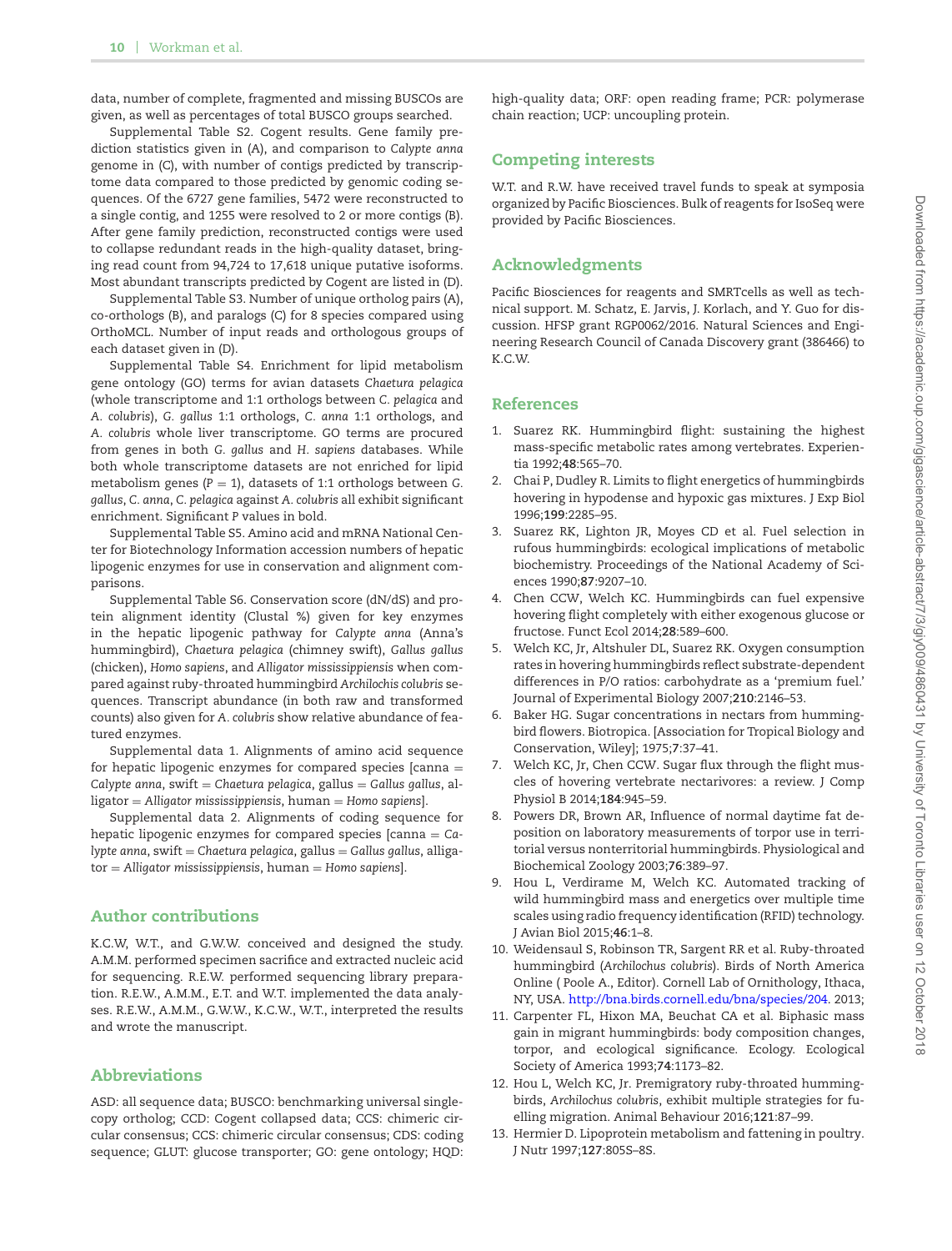- <span id="page-10-0"></span>14. Suarez RK, Brownsey RW, Vogl W et al. Biosynthetic capacity of hummingbird liver. Am J Physiol 1988;**255**:R699–702.
- <span id="page-10-1"></span>15. Vianna CR, Hagen T, Zhang CY et al. Cloning and functional characterization of an uncoupling protein homolog in hummingbirds. Physiological Genomics 2001;**5**:137–45.
- <span id="page-10-2"></span>16. Fan L, Gardner P, Chan SJ et al. Cloning and analysis of the gene encoding hummingbird proinsulin. General and Comparative Endocrinology 1993;**91**:25–30.
- 17. Welch KC, Jr, Allalou A, Sehgal P et al. Glucose transporter expression in an avian nectarivore: the ruby-throated hummingbird (*Archilochus colubris)*. PLoS One 2013;**8**:e77003.
- 18. Braun EJ, Sweazea KL. Glucose regulation in birds. Comparative Biochemistry and Physiology Part B: Biochemistry and Molecular Biology 2008;**151**:1–9.
- 19. Polakof S, Mommsen TP, Soengas JL. Glucosensing and glucose homeostasis: from fish to mammals. Comparative Biochemistry and Physiology Part B: Biochemistry and Molecular Biology 2011;**160**:123–49.
- <span id="page-10-3"></span>20. Jarvis ED, Mirarab S, Aberer AJ et al. Phylogenomic analyses data of the avian phylogenomics project. Gigascience gigascience.biomedcentral.com 2015;**4**:1–9.
- <span id="page-10-4"></span>21. Gregory TR, Andrews CB, McGuire JA et al. The smallest avian genomes are found in hummingbirds. Proceedings of the Royal Society B: Biological Sciences rspb.royalsocietypublishing.org 2009;**276**:3753–7.
- <span id="page-10-5"></span>22. Hughes AL, Hughes MK. Small genomes for better flyers. Nature 1995;**377**:391.
- <span id="page-10-6"></span>23. Abdel-Ghany SE, Hamilton M, Jacobi JL et al. A survey of the sorghum transcriptome using single-molecule long reads. Nat Comms 2016;**7**:11706.
- <span id="page-10-7"></span>24. Pyle P. Identification Guide to North American Birds, Part I: Columbidae to Ploceidae: Peter Pyle: 9780961894023: Books - Amazon.ca [Internet]. [cited 2017 Oct 1]. Available from: [https://www.amazon.ca/Identification-Guide-North-](https://www.amazon.ca/Identification-Guide-North-American-Birds/dp/0961894024)[American-Birds/dp/0961894024.](https://www.amazon.ca/Identification-Guide-North-American-Birds/dp/0961894024)
- <span id="page-10-8"></span>25. Chomczynski P, Mackey K. Short technical reports. Modification of the TRI reagent procedure for isolation of RNA from polysaccharide- and proteoglycan-rich sources. Biotechniques. 1995;**19**:942–5.
- <span id="page-10-9"></span>26. Thomas S, Underwood JG, Tseng E et al. Long-read sequencing of chicken transcripts and identification of new transcript isoforms. PLoS ONE 2014;**9**:e94650.
- <span id="page-10-10"></span>27. Genomic Consensus [Internet]. Github. Available from: [https://github.com/PacificBiosciences/GenomicConsensus.](https://github.com/PacificBiosciences/GenomicConsensus)
- <span id="page-10-11"></span>28. Workman RE, Myrka AM, Tseng E et al. Supporting data for "single molecule, full-length transcript sequencing provides insight into the extreme metabolism of ruby-throated hummingbird *Archilochus colubris*". GigaScience Database 2018. [http://dx.doi.org/10.5524/100403.](http://dx.doi.org/10.5524/100403)
- <span id="page-10-12"></span>29. Workman RE, Myrka AM, Tseng E et al. Single molecule, full-length transcript sequencing provides insight into the extreme metabolism of ruby-throated hummingbird *Archilochus colubris* [Data set]. Zenodo 2017. [http://doi.org](http://doi.org/10.5281/zenodo.311651) [/10.5281/zenodo.311651.](http://doi.org/10.5281/zenodo.311651)
- <span id="page-10-13"></span>30. Assessing genome assembly and annotation completeness with Benchmarking Universal Single-Copy Orthologs (BUSCO) [Internet]. Available from: [https://gitlab](https://gitlab.com/ezlab/busco) [.com/ezlab/busco.](https://gitlab.com/ezlab/busco)
- <span id="page-10-14"></span>31. Simão FA, Waterhouse RM, Ioannidis P et al. BUSCO: assessing genome assembly and annotation completeness with single-copy orthologs. Bioinformatics 2015;**31**:3210–2.
- <span id="page-10-15"></span>32. Wu TD, Watanabe CK. GMAP: a genomic mapping and alignment program for mRNA and EST sequences. Bioinformatics 2005;**21**:1859–75.
- <span id="page-10-16"></span>33. McGuire JA, Witt CC, Altshuler DL et al. Phylogenetic systematics and biogeography of hummingbirds: Bayesian and maximum likelihood analyses of partitioned data and selection of an appropriate partitioning strategy. Syst Biol 2007;**56**:837–56.
- <span id="page-10-17"></span>34. Licona-Vera Y, Ornelas JF. The conquering of North America: dated phylogenetic and biogeographic inference of migratory behavior in bee hummingbirds. BMC Evol Biol 2017;**17**:126.
- <span id="page-10-18"></span>35. Tseng E. Robust Open Reading Frame prediction (ANGLE re-implementation) [Internet]. Available from: [https://](https://github.com/PacificBiosciences/ANGEL) [github.com/PacificBiosciences/ANGEL.](https://github.com/PacificBiosciences/ANGEL)
- <span id="page-10-19"></span>36. Coding genome reconstruction using Iso-Seq data [Internet]. Elizabeth Tseng. Available from: [https://github.](https://github.com/Magdoll/Cogent) [com/Magdoll/Cogent.](https://github.com/Magdoll/Cogent)
- <span id="page-10-20"></span>37. Wang B, Tseng E, Regulski M et al. Unveiling the complexity of the maize transcriptome by single-molecule long-read sequencing. Nat Comms 2016;**7**:11708.
- <span id="page-10-21"></span>38. Gilbert TMP, Jarvis ED, Li B et al. Genomic data of the Anna's hummingbird (*Calypte anna*). GigaScience Database 2014. [http://dx.doi.org/10.5524/101004.](http://dx.doi.org/10.5524/101004)
- <span id="page-10-22"></span>39. Walker BJ, Abeel T, Shea T et al. Pilon: an integrated tool for comprehensive microbial variant detection and genome assembly improvement. PLoS ONE 2014;**9**:e112963.
- <span id="page-10-23"></span>40. Li L, Stoeckert CJ, Jr, Roos DS. OrthoMCL: identification of ortholog groups for eukaryotic genomes. Genome Research 2003;**13**:2178–89.
- <span id="page-10-24"></span>41. Mi H, Muruganujan A, Casagrande JT et al. Large-scale gene function analysis with the PANTHER classification system. Nat Protoc 2013;**8**:1551–66.
- <span id="page-10-25"></span>42. Mi H, Huang X, Muruganujan A et al. PANTHER version 11: expanded annotation data from gene ontology and reactome pathways, and data analysis tool enhancements. Nucleic Acids Res 2017;**45**:D183–9.
- <span id="page-10-26"></span>43. Zhang G, Rahbek C, Graves GR et al. Bird sequencing project takes off. Nature 2015;**522**:34–34.
- <span id="page-10-27"></span>44. Yang Z. PAML 4: phylogenetic analysis by maximum likelihood. Molecular Biology and Evolution 2007;**24**:1586– 91.
- <span id="page-10-28"></span>45. Jacob E, Unger R. A tale of two tails: why are terminal residues of proteins exposed? Bioinformatics 2007;**23**:e225– 30.
- <span id="page-10-29"></span>46. Kryazhimskiy S, Plotkin JB. The population genetics of dN/dS. PLoS Genet 2008;**4**:e1000304.
- <span id="page-10-30"></span>47. Joost HG, Thorens B. The extended GLUT-family of sugar/polyol transport facilitators: nomenclature, sequence characteristics, and potential function of its novel members. Molecular Membrane Biology 2001;**18**:247–56.
- <span id="page-10-31"></span>48. Ohtsubo K, Takamatsu S, Gao C et al. N-glycosylation modulates the membrane sub-domain distribution and activity of glucose transporter 2 in pancreatic beta cells. Biochemical and Biophysical Research Communications 2013;**434**: 346–51.
- <span id="page-10-32"></span>49. Zhang JZ, Abbud W, Prohaska R et al. Overexpression of stomatin depresses GLUT-1 glucose transporter activity. American Journal of Physiology-Cell Physiology 2001;**280**:C1277–83.
- <span id="page-10-33"></span>50. Thorens B, Mueckler M. Glucose transporters in the 21st century. American Journal of Physiology-Endocrinology and Metabolism 2010;**298**:E141–5.
- <span id="page-10-34"></span>51. Beuchat CA, Chong CR. Hyperglycemia in hummingbirds and its consequences for hemoglobin glycation. Comparative Biochemistry and Physiology Part A: Molecular & Integrative Physiology 1998;**120**:409–16.